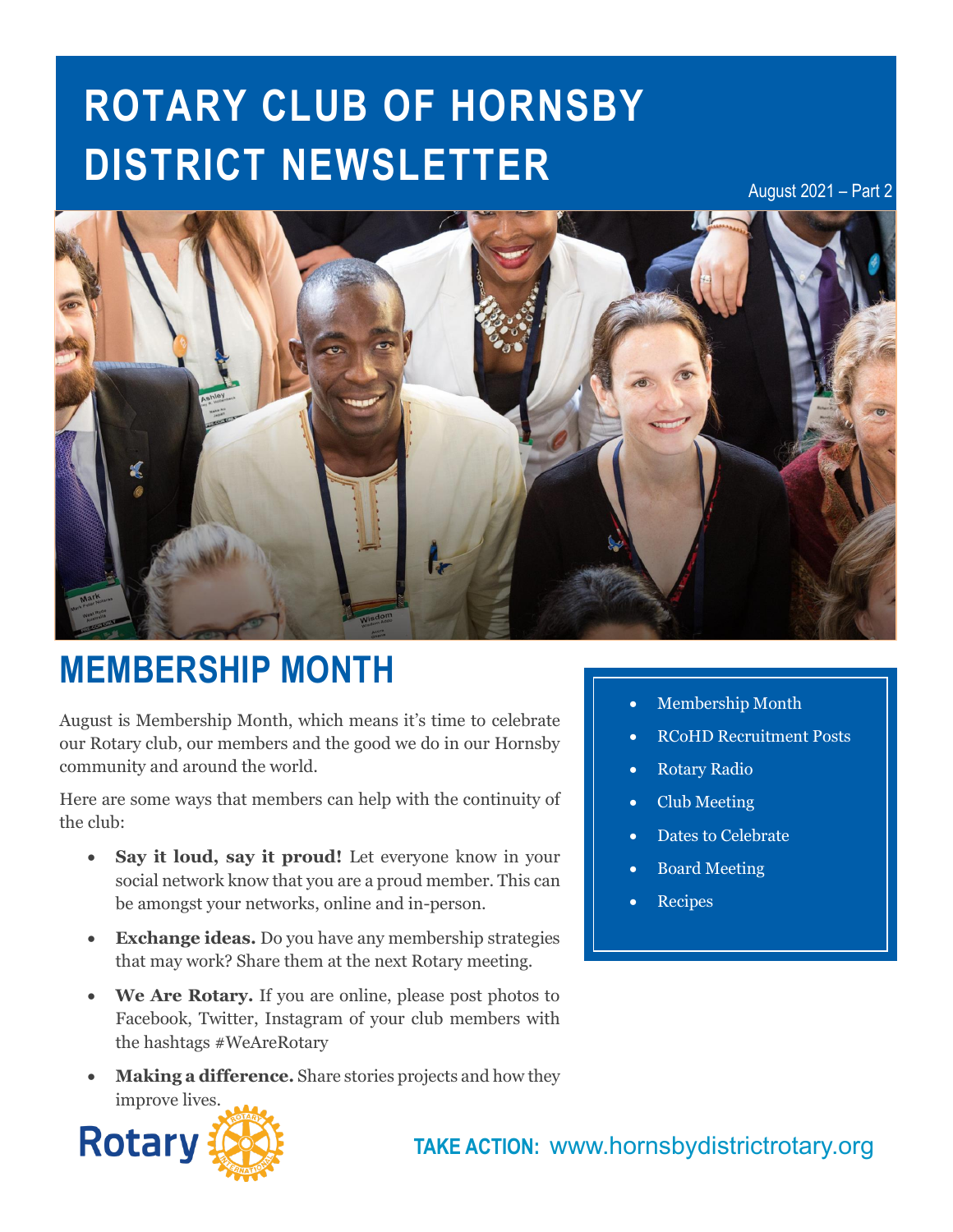## **RCOHD RECRUITMENT POSTS**

The club's Marketing Team has created some great member recruitment posts that Simon will be kindly posting them online throughout the month of August. We have already circulated two white cards, but we still need more.

We ask each member to make a commitment to the club to circulate at least one white card per member. Sahar, Board Director for the Membership portfolio, will be circulating each post with content over email to all the members. You can forward that to those who you believe would be a great for the club.



### **Rotary Radio**



The club will be on featured as part of the Community Radio segment on the Hornsby Kuring-gai Radio Triple 100.1 FM on 12 Thursday at 2 pm.

Club members, Geoff Sell and Sahar Zaidi, will be online along with Nigel Hook, who is one of the Pride of Workmanship award winners from 2021.

We will be speaking with Ian Stuart from the Rotary Club of Turramurra and the focus will be on Pride of Workmanship.

Tune in and support us!